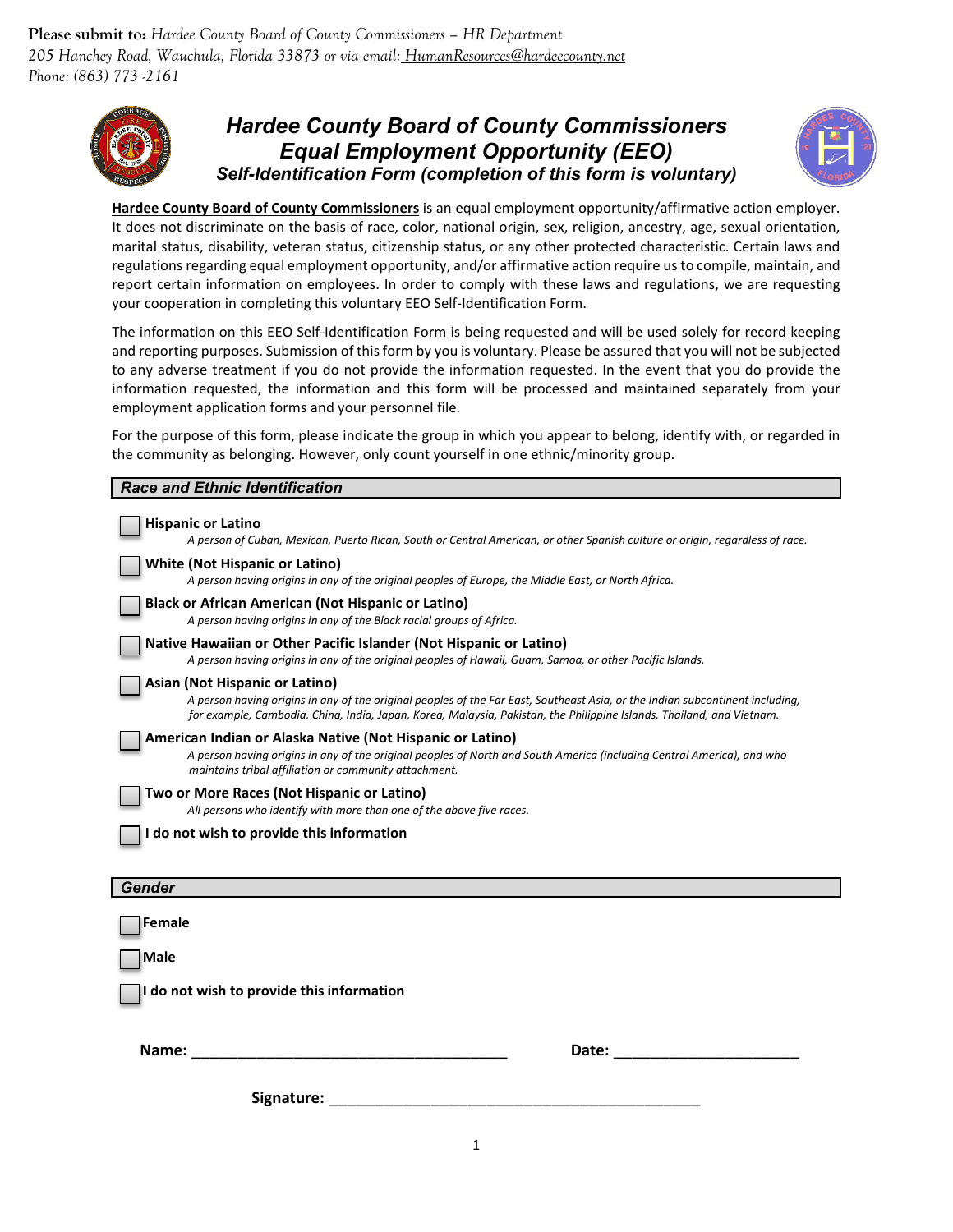

# **Hardee County Fire Rescue** 149 K. D. Revell Rd. Wauchula, Fl. 33873 Office 863-773-4362

## HARDEE COUNTY BOARD OF COUNTY COMMISSIONERS \_\_\_\_\_\_\_\_\_\_\_\_\_\_\_\_\_\_\_\_\_\_\_\_\_\_\_\_\_\_\_\_\_\_\_\_\_\_\_\_\_\_\_\_\_\_\_\_\_\_\_\_\_\_\_\_\_\_\_\_\_\_\_\_\_\_\_\_\_\_\_\_\_\_\_

| POSITION(s) YOU ARE APPLYING FOR:                                                                                                                                                                                                                                                                                                                                                                                                                                                                                                                                                                                                                                                                                                                                                                                                                                                                                                                |                                                                        |              |
|--------------------------------------------------------------------------------------------------------------------------------------------------------------------------------------------------------------------------------------------------------------------------------------------------------------------------------------------------------------------------------------------------------------------------------------------------------------------------------------------------------------------------------------------------------------------------------------------------------------------------------------------------------------------------------------------------------------------------------------------------------------------------------------------------------------------------------------------------------------------------------------------------------------------------------------------------|------------------------------------------------------------------------|--------------|
| INSTRUCTIONS: Please print or type all information. The application must be filled out completely. Answer all questions. Do not leave an<br>item blank. If an item does not apply, write N/A (not applicable). If you need additional space to answer a question fully, you may use full<br>sheets of paper that are the same size as this page. On each additional page, be sure to include your name and the position title. You may<br>also attach copies of documents or certificates, which support your application. All materials submitted become the property of the<br>County and will not be returned. Nothing can be added to your application after the announcement period has closed. All statements<br>made on the application are subject to verification. Exaggerated, false, or misleading statements will result in your application being<br>rejected and if discovered after you are hired may result in your termination. | THIS APPLICATION MUST BE SIGNED ON THE LAST PAGE OR IT WILL BE VOIDED. |              |
| 1. LEGAL NAME (LAST NAME)                                                                                                                                                                                                                                                                                                                                                                                                                                                                                                                                                                                                                                                                                                                                                                                                                                                                                                                        | (FIRST NAME)                                                           | (M.I.)       |
| <b>2. HOME PHONE:</b>                                                                                                                                                                                                                                                                                                                                                                                                                                                                                                                                                                                                                                                                                                                                                                                                                                                                                                                            | <b>CELL PHONE:</b>                                                     |              |
| <b>3. EMAIL ADDRESS:</b>                                                                                                                                                                                                                                                                                                                                                                                                                                                                                                                                                                                                                                                                                                                                                                                                                                                                                                                         |                                                                        |              |
| 4. WHEN AVAILABLE:                                                                                                                                                                                                                                                                                                                                                                                                                                                                                                                                                                                                                                                                                                                                                                                                                                                                                                                               |                                                                        |              |
| 5. Driving Record                                                                                                                                                                                                                                                                                                                                                                                                                                                                                                                                                                                                                                                                                                                                                                                                                                                                                                                                |                                                                        |              |
| Do you have a valid license?                                                                                                                                                                                                                                                                                                                                                                                                                                                                                                                                                                                                                                                                                                                                                                                                                                                                                                                     | CLASS:                                                                 | ENDORSEMENT: |
| <b>DRIVERS LICENSE#</b>                                                                                                                                                                                                                                                                                                                                                                                                                                                                                                                                                                                                                                                                                                                                                                                                                                                                                                                          | STATE:                                                                 | EXP. DATE:   |
| <b>6. Present Address</b>                                                                                                                                                                                                                                                                                                                                                                                                                                                                                                                                                                                                                                                                                                                                                                                                                                                                                                                        |                                                                        |              |
| Street Address:                                                                                                                                                                                                                                                                                                                                                                                                                                                                                                                                                                                                                                                                                                                                                                                                                                                                                                                                  |                                                                        |              |
| City:                                                                                                                                                                                                                                                                                                                                                                                                                                                                                                                                                                                                                                                                                                                                                                                                                                                                                                                                            | State:                                                                 | Zip Code:    |
| How long have you lived at current address?                                                                                                                                                                                                                                                                                                                                                                                                                                                                                                                                                                                                                                                                                                                                                                                                                                                                                                      | Years:                                                                 | Months:      |
| <b>7. Previous Address</b>                                                                                                                                                                                                                                                                                                                                                                                                                                                                                                                                                                                                                                                                                                                                                                                                                                                                                                                       |                                                                        |              |
| <b>Street Address:</b>                                                                                                                                                                                                                                                                                                                                                                                                                                                                                                                                                                                                                                                                                                                                                                                                                                                                                                                           |                                                                        |              |
| City:                                                                                                                                                                                                                                                                                                                                                                                                                                                                                                                                                                                                                                                                                                                                                                                                                                                                                                                                            | State:                                                                 | Zip Code:    |
| How long have you lived at current address?                                                                                                                                                                                                                                                                                                                                                                                                                                                                                                                                                                                                                                                                                                                                                                                                                                                                                                      | Years:                                                                 | Months:      |
| 8. Education and Special Training                                                                                                                                                                                                                                                                                                                                                                                                                                                                                                                                                                                                                                                                                                                                                                                                                                                                                                                |                                                                        |              |
| Highest grade completed:                                                                                                                                                                                                                                                                                                                                                                                                                                                                                                                                                                                                                                                                                                                                                                                                                                                                                                                         | Name and location of last high school attended:                        |              |
|                                                                                                                                                                                                                                                                                                                                                                                                                                                                                                                                                                                                                                                                                                                                                                                                                                                                                                                                                  |                                                                        |              |
| High School<br>$\square$ No<br>Diploma?<br>$\Box$ Yes                                                                                                                                                                                                                                                                                                                                                                                                                                                                                                                                                                                                                                                                                                                                                                                                                                                                                            | Equivalency - GED<br>$\Box$ Yes<br>$\square$ No                        | Date:        |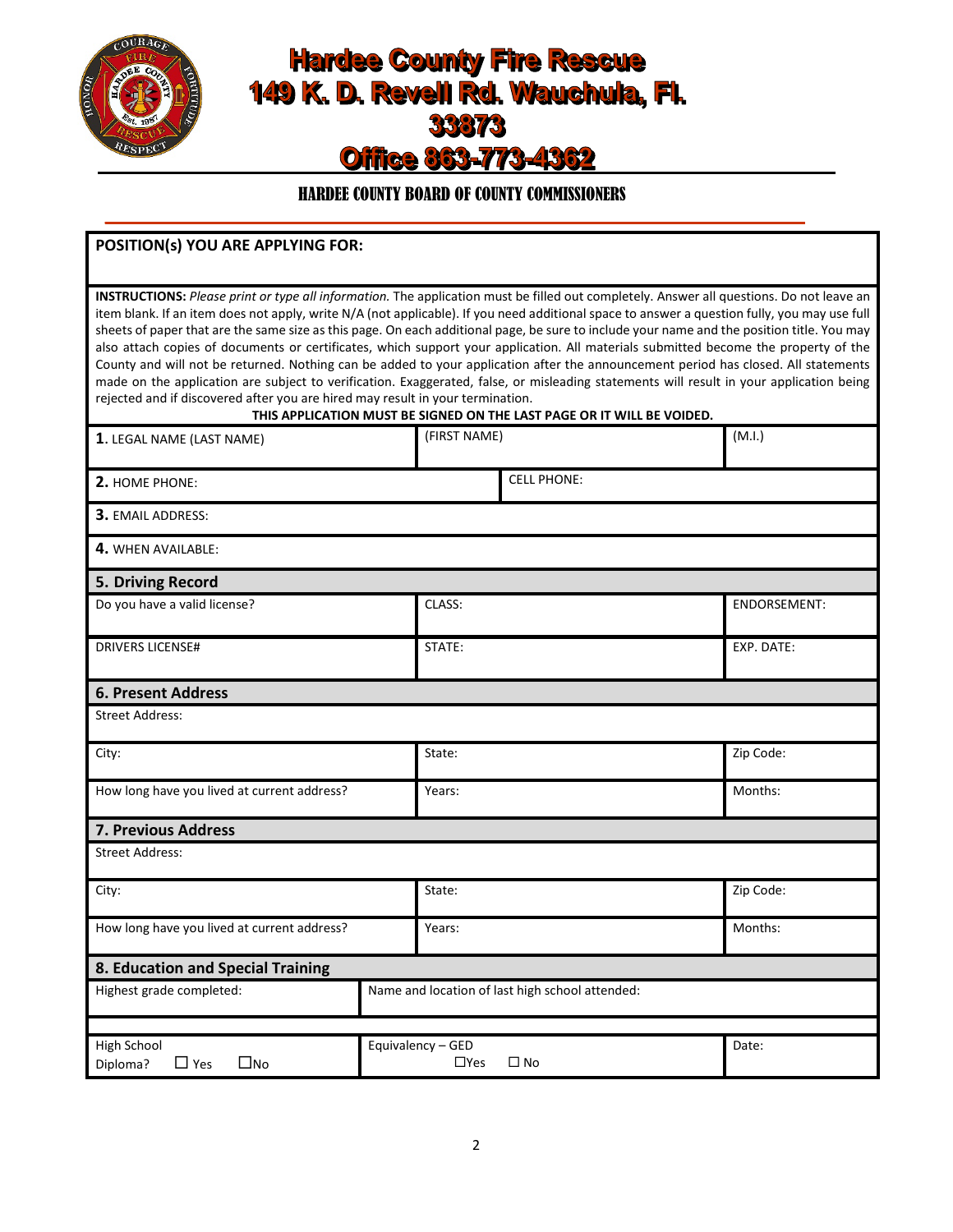| 9a. List all Fire and EMS related Certifications below:                                     |      |                |               |    |                              |                             |
|---------------------------------------------------------------------------------------------|------|----------------|---------------|----|------------------------------|-----------------------------|
| Name of Certification                                                                       |      | Date Certified |               |    | Agency issuing Certification | Certification #             |
|                                                                                             |      |                |               |    |                              |                             |
|                                                                                             |      |                |               |    |                              |                             |
|                                                                                             |      |                |               |    |                              |                             |
|                                                                                             |      |                |               |    |                              |                             |
|                                                                                             |      |                |               |    |                              |                             |
|                                                                                             |      |                |               |    |                              |                             |
|                                                                                             |      |                |               |    |                              |                             |
|                                                                                             |      |                |               |    |                              |                             |
|                                                                                             |      |                |               |    |                              |                             |
|                                                                                             |      |                |               |    |                              |                             |
|                                                                                             |      |                |               |    |                              |                             |
|                                                                                             |      |                |               |    |                              |                             |
| 9b. List all Fire and EMS related coursed below: (Do not include those which were part of a |      |                |               |    |                              |                             |
| certification you have already listed)                                                      |      |                |               |    |                              |                             |
|                                                                                             |      |                | Date Attended |    | # Of College                 |                             |
| Courses or Subject Taken                                                                    | From |                |               | To | Credits if                   | Name and location of school |
|                                                                                             | Mo   | Yr             | Mo            | Yr | Applicable                   |                             |
|                                                                                             |      |                |               |    |                              |                             |
|                                                                                             |      |                |               |    |                              |                             |
|                                                                                             |      |                |               |    |                              |                             |
|                                                                                             |      |                |               |    |                              |                             |
|                                                                                             |      |                |               |    |                              |                             |
|                                                                                             |      |                |               |    |                              |                             |
|                                                                                             |      |                |               |    |                              |                             |
|                                                                                             |      |                |               |    |                              |                             |
|                                                                                             |      |                |               |    |                              |                             |
|                                                                                             |      |                |               |    |                              |                             |
|                                                                                             |      |                |               |    |                              |                             |
|                                                                                             |      |                |               |    |                              |                             |
|                                                                                             |      |                |               |    |                              |                             |
|                                                                                             |      |                |               |    |                              |                             |
|                                                                                             |      |                |               |    |                              |                             |
|                                                                                             |      |                |               |    |                              |                             |
|                                                                                             |      |                |               |    |                              |                             |
|                                                                                             |      |                |               |    |                              |                             |
|                                                                                             |      |                |               |    |                              |                             |
|                                                                                             |      |                |               |    |                              |                             |
|                                                                                             |      |                |               |    |                              |                             |
|                                                                                             |      |                |               |    |                              |                             |
|                                                                                             |      |                |               |    |                              |                             |
|                                                                                             |      |                |               |    |                              |                             |
|                                                                                             |      |                |               |    |                              |                             |
|                                                                                             |      |                |               |    |                              |                             |
|                                                                                             |      |                |               |    |                              |                             |
|                                                                                             |      |                |               |    |                              |                             |
|                                                                                             |      |                |               |    |                              |                             |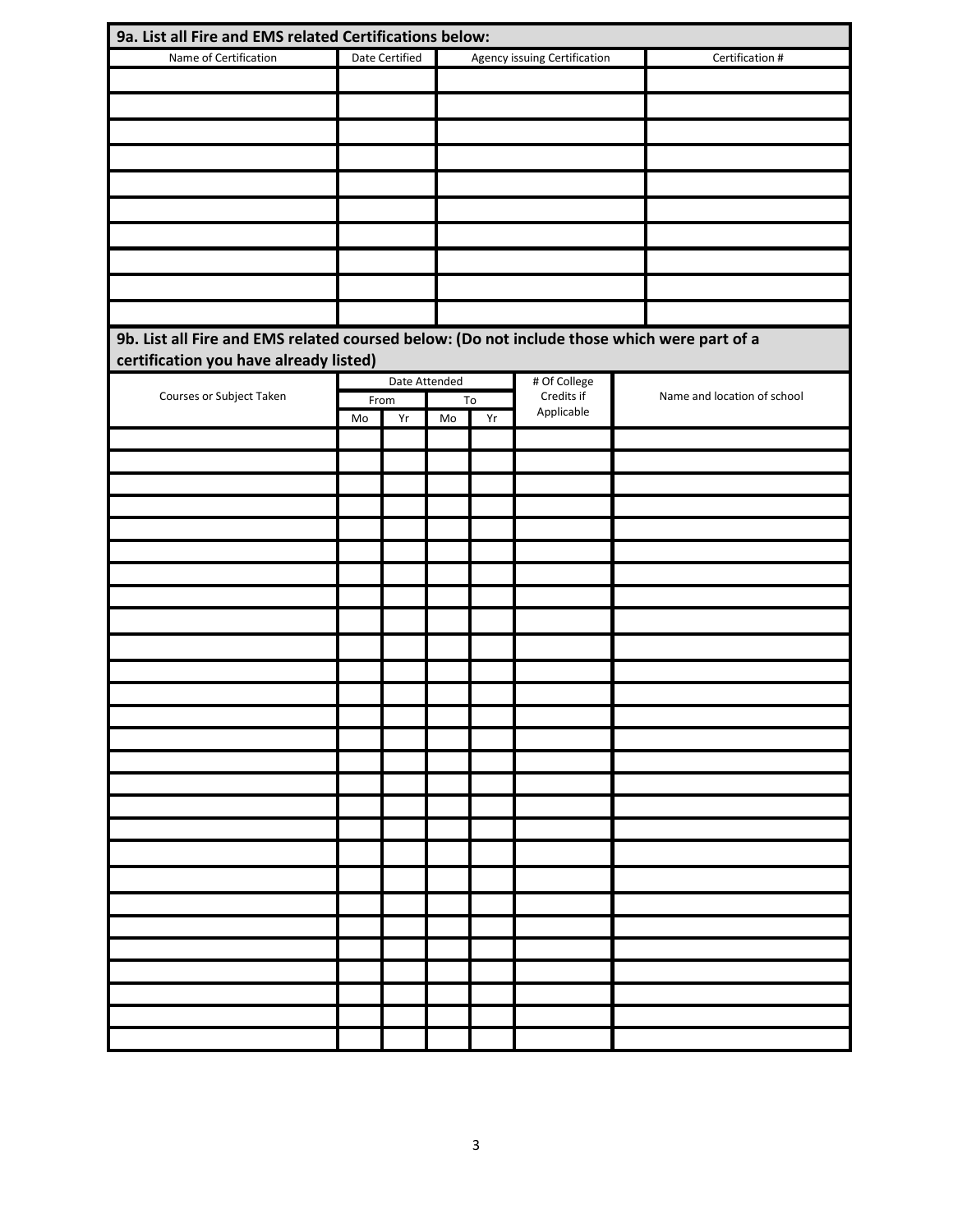|                         | 9c. List Colleges and Universities Attended Below                                                                                                                                                                                                                                                                                                                                                                                                                                                                                                                                                                                                                                                                                                                                                                                  |    |     |      |                   |               |                     |                     |          |                  |                                     |          |
|-------------------------|------------------------------------------------------------------------------------------------------------------------------------------------------------------------------------------------------------------------------------------------------------------------------------------------------------------------------------------------------------------------------------------------------------------------------------------------------------------------------------------------------------------------------------------------------------------------------------------------------------------------------------------------------------------------------------------------------------------------------------------------------------------------------------------------------------------------------------|----|-----|------|-------------------|---------------|---------------------|---------------------|----------|------------------|-------------------------------------|----------|
|                         |                                                                                                                                                                                                                                                                                                                                                                                                                                                                                                                                                                                                                                                                                                                                                                                                                                    |    |     |      |                   | Date Attended | Credit Hours        |                     |          | Grade            | Major/Minor                         | Degree   |
|                         | Name and Location                                                                                                                                                                                                                                                                                                                                                                                                                                                                                                                                                                                                                                                                                                                                                                                                                  |    |     | From |                   |               | To                  |                     | Received | Point<br>Average | Degree Field or<br>Program of Study | Received |
|                         |                                                                                                                                                                                                                                                                                                                                                                                                                                                                                                                                                                                                                                                                                                                                                                                                                                    |    |     | Mo   | Yr                | Mo            | Yr                  | Sem                 | Qtr      |                  |                                     |          |
|                         |                                                                                                                                                                                                                                                                                                                                                                                                                                                                                                                                                                                                                                                                                                                                                                                                                                    |    |     |      |                   |               |                     |                     |          |                  |                                     |          |
|                         |                                                                                                                                                                                                                                                                                                                                                                                                                                                                                                                                                                                                                                                                                                                                                                                                                                    |    |     |      |                   |               |                     |                     |          |                  |                                     |          |
|                         |                                                                                                                                                                                                                                                                                                                                                                                                                                                                                                                                                                                                                                                                                                                                                                                                                                    |    |     |      |                   |               |                     |                     |          |                  |                                     |          |
|                         |                                                                                                                                                                                                                                                                                                                                                                                                                                                                                                                                                                                                                                                                                                                                                                                                                                    |    |     |      |                   |               |                     |                     |          |                  |                                     |          |
|                         |                                                                                                                                                                                                                                                                                                                                                                                                                                                                                                                                                                                                                                                                                                                                                                                                                                    |    |     |      |                   |               |                     |                     |          |                  |                                     |          |
|                         |                                                                                                                                                                                                                                                                                                                                                                                                                                                                                                                                                                                                                                                                                                                                                                                                                                    |    |     |      |                   |               |                     |                     |          |                  |                                     |          |
|                         |                                                                                                                                                                                                                                                                                                                                                                                                                                                                                                                                                                                                                                                                                                                                                                                                                                    |    |     |      |                   |               |                     |                     |          |                  |                                     |          |
|                         | 10. Employment Records:                                                                                                                                                                                                                                                                                                                                                                                                                                                                                                                                                                                                                                                                                                                                                                                                            |    |     |      |                   |               |                     |                     |          |                  |                                     |          |
|                         | List all jobs in the last TEN years and any other jobs relevant to the position for which you are applying. Major changes in duties or job titles with the<br>same employer should be listed as separate jobs. Start with the PRESENT or MOST RECENT position and work back. BE SPECIFIC - all or part of your rating<br>may depend on the information you provide. If additional space is needed, please use continuation sheet. You may submit a resume in lieu of completing<br>this section, providing it contains all the information requested. Periods of unemployment should be listed separately in Section 11 NOTE: We may contact<br>previous employers to verify your description of past duties.<br>May we contact your present employer regarding your record of employment? (Circle One)<br><b>YFS</b><br><b>NO</b> |    |     |      |                   |               |                     |                     |          |                  |                                     |          |
|                         | <b>Employer 1 (Present or most recent)</b>                                                                                                                                                                                                                                                                                                                                                                                                                                                                                                                                                                                                                                                                                                                                                                                         |    |     |      |                   |               |                     |                     |          |                  |                                     |          |
|                         | From                                                                                                                                                                                                                                                                                                                                                                                                                                                                                                                                                                                                                                                                                                                                                                                                                               |    | To  |      | <b>Total Time</b> |               | Employer:           |                     |          |                  |                                     |          |
| Mo                      | Yr                                                                                                                                                                                                                                                                                                                                                                                                                                                                                                                                                                                                                                                                                                                                                                                                                                 | Mo | Yr  | Yrs  |                   | Mos.          | Address:            |                     |          |                  |                                     |          |
| Hours per week:         |                                                                                                                                                                                                                                                                                                                                                                                                                                                                                                                                                                                                                                                                                                                                                                                                                                    |    |     |      |                   |               | Telephone #:        |                     |          |                  |                                     |          |
| <b>Starting Salary:</b> |                                                                                                                                                                                                                                                                                                                                                                                                                                                                                                                                                                                                                                                                                                                                                                                                                                    |    | Per |      |                   |               |                     | Supervisor's Name:  |          |                  |                                     |          |
| Last Salary:            |                                                                                                                                                                                                                                                                                                                                                                                                                                                                                                                                                                                                                                                                                                                                                                                                                                    |    | Per |      |                   |               |                     | Supervisor's Title: |          |                  |                                     |          |
|                         | Reason for Leaving Position:                                                                                                                                                                                                                                                                                                                                                                                                                                                                                                                                                                                                                                                                                                                                                                                                       |    |     |      |                   |               |                     |                     |          |                  |                                     |          |
|                         |                                                                                                                                                                                                                                                                                                                                                                                                                                                                                                                                                                                                                                                                                                                                                                                                                                    |    |     |      |                   |               |                     |                     |          |                  |                                     |          |
|                         |                                                                                                                                                                                                                                                                                                                                                                                                                                                                                                                                                                                                                                                                                                                                                                                                                                    |    |     |      |                   |               |                     |                     |          |                  |                                     |          |
|                         |                                                                                                                                                                                                                                                                                                                                                                                                                                                                                                                                                                                                                                                                                                                                                                                                                                    |    |     |      |                   |               |                     |                     |          |                  |                                     |          |
| <b>Specific Duties:</b> |                                                                                                                                                                                                                                                                                                                                                                                                                                                                                                                                                                                                                                                                                                                                                                                                                                    |    |     |      |                   |               |                     |                     |          |                  |                                     |          |
|                         |                                                                                                                                                                                                                                                                                                                                                                                                                                                                                                                                                                                                                                                                                                                                                                                                                                    |    |     |      |                   |               |                     |                     |          |                  |                                     |          |
|                         |                                                                                                                                                                                                                                                                                                                                                                                                                                                                                                                                                                                                                                                                                                                                                                                                                                    |    |     |      |                   |               |                     |                     |          |                  |                                     |          |
|                         |                                                                                                                                                                                                                                                                                                                                                                                                                                                                                                                                                                                                                                                                                                                                                                                                                                    |    |     |      |                   |               |                     |                     |          |                  |                                     |          |
|                         | <b>Employer 2 (Previous Job)</b>                                                                                                                                                                                                                                                                                                                                                                                                                                                                                                                                                                                                                                                                                                                                                                                                   |    |     |      |                   |               |                     |                     |          |                  |                                     |          |
|                         | From                                                                                                                                                                                                                                                                                                                                                                                                                                                                                                                                                                                                                                                                                                                                                                                                                               |    | To  |      | <b>Total Time</b> |               | Employer:           |                     |          |                  |                                     |          |
| Mo                      | Yr                                                                                                                                                                                                                                                                                                                                                                                                                                                                                                                                                                                                                                                                                                                                                                                                                                 | Mo | Yr  | Yrs  |                   | Mos.          | Address:            |                     |          |                  |                                     |          |
|                         |                                                                                                                                                                                                                                                                                                                                                                                                                                                                                                                                                                                                                                                                                                                                                                                                                                    |    |     |      |                   |               |                     |                     |          |                  |                                     |          |
| Hours per week:         |                                                                                                                                                                                                                                                                                                                                                                                                                                                                                                                                                                                                                                                                                                                                                                                                                                    |    |     |      |                   |               | Telephone #:        |                     |          |                  |                                     |          |
| <b>Starting Salary:</b> |                                                                                                                                                                                                                                                                                                                                                                                                                                                                                                                                                                                                                                                                                                                                                                                                                                    |    | Per |      |                   |               | Supervisor's Name:  |                     |          |                  |                                     |          |
| Last Salary:            |                                                                                                                                                                                                                                                                                                                                                                                                                                                                                                                                                                                                                                                                                                                                                                                                                                    |    | Per |      |                   |               | Supervisor's Title: |                     |          |                  |                                     |          |
|                         | Reason for Leaving Position:                                                                                                                                                                                                                                                                                                                                                                                                                                                                                                                                                                                                                                                                                                                                                                                                       |    |     |      |                   |               |                     |                     |          |                  |                                     |          |
|                         |                                                                                                                                                                                                                                                                                                                                                                                                                                                                                                                                                                                                                                                                                                                                                                                                                                    |    |     |      |                   |               |                     |                     |          |                  |                                     |          |
|                         |                                                                                                                                                                                                                                                                                                                                                                                                                                                                                                                                                                                                                                                                                                                                                                                                                                    |    |     |      |                   |               |                     |                     |          |                  |                                     |          |
|                         |                                                                                                                                                                                                                                                                                                                                                                                                                                                                                                                                                                                                                                                                                                                                                                                                                                    |    |     |      |                   |               |                     |                     |          |                  |                                     |          |
| <b>Specific Duties:</b> |                                                                                                                                                                                                                                                                                                                                                                                                                                                                                                                                                                                                                                                                                                                                                                                                                                    |    |     |      |                   |               |                     |                     |          |                  |                                     |          |
|                         |                                                                                                                                                                                                                                                                                                                                                                                                                                                                                                                                                                                                                                                                                                                                                                                                                                    |    |     |      |                   |               |                     |                     |          |                  |                                     |          |
|                         |                                                                                                                                                                                                                                                                                                                                                                                                                                                                                                                                                                                                                                                                                                                                                                                                                                    |    |     |      |                   |               |                     |                     |          |                  |                                     |          |
|                         |                                                                                                                                                                                                                                                                                                                                                                                                                                                                                                                                                                                                                                                                                                                                                                                                                                    |    |     |      |                   |               |                     |                     |          |                  |                                     |          |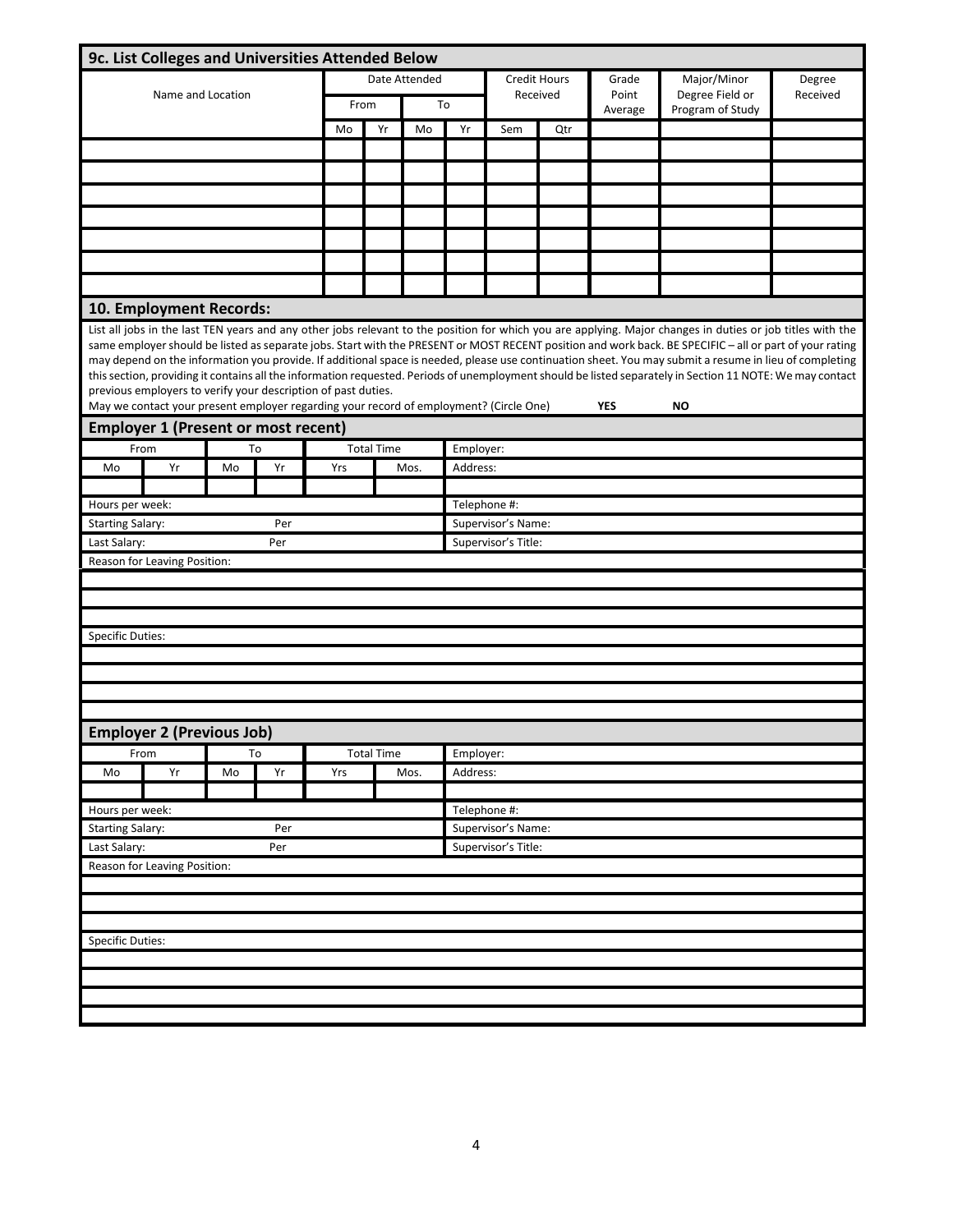| <b>Employer 3</b>       |                              |    |                 |     |                   |                     |
|-------------------------|------------------------------|----|-----------------|-----|-------------------|---------------------|
|                         | From                         |    | To              |     | <b>Total Time</b> | Employer:           |
| Mo                      | Yr                           | Mo | Yr              | Yrs | Mos.              | Address:            |
|                         |                              |    |                 |     |                   |                     |
| Hours per week:         |                              |    |                 |     |                   | Telephone #:        |
| <b>Starting Salary:</b> |                              |    | Per             |     |                   | Supervisor's Name:  |
| Last Salary:            |                              |    | Per             |     |                   | Supervisor's Title: |
|                         | Reason for Leaving Position: |    |                 |     |                   |                     |
|                         |                              |    |                 |     |                   |                     |
|                         |                              |    |                 |     |                   |                     |
|                         |                              |    |                 |     |                   |                     |
| Specific Duties:        |                              |    |                 |     |                   |                     |
|                         |                              |    |                 |     |                   |                     |
|                         |                              |    |                 |     |                   |                     |
|                         |                              |    |                 |     |                   |                     |
|                         |                              |    |                 |     |                   |                     |
| <b>Employer 4</b>       |                              |    |                 |     |                   |                     |
|                         | From                         |    | To              |     | <b>Total Time</b> | Employer:           |
| Mo                      | Yr                           | Mo | Yr              | Yrs | Mos.              | Address:            |
|                         |                              |    |                 |     |                   |                     |
| Hours per week:         |                              |    |                 |     |                   | Telephone #:        |
| <b>Starting Salary:</b> |                              |    | Per             |     |                   | Supervisor's Name:  |
| Last Salary:            |                              |    | Per             |     |                   | Supervisor's Title: |
|                         | Reason for Leaving Position: |    |                 |     |                   |                     |
|                         |                              |    |                 |     |                   |                     |
|                         |                              |    |                 |     |                   |                     |
|                         |                              |    |                 |     |                   |                     |
| Specific Duties:        |                              |    |                 |     |                   |                     |
|                         |                              |    |                 |     |                   |                     |
|                         |                              |    |                 |     |                   |                     |
|                         |                              |    |                 |     |                   |                     |
|                         |                              |    |                 |     |                   |                     |
|                         |                              |    |                 |     |                   |                     |
| <b>Employer 5</b>       |                              |    |                 |     |                   |                     |
|                         | From                         |    | $\overline{10}$ |     | <b>Total Time</b> | Employer:           |
| Mo                      | Yr                           | Mo | Yr              | Yrs | Mos.              | Address:            |
|                         |                              |    |                 |     |                   |                     |
| Hours per week:         |                              |    |                 |     |                   | Telephone #:        |
| <b>Starting Salary:</b> |                              |    | Per             |     |                   | Supervisor's Name:  |
| Last Salary:            |                              |    | Per             |     |                   | Supervisor's Title: |
|                         | Reason for Leaving Position: |    |                 |     |                   |                     |
|                         |                              |    |                 |     |                   |                     |
|                         |                              |    |                 |     |                   |                     |
|                         |                              |    |                 |     |                   |                     |
| <b>Specific Duties:</b> |                              |    |                 |     |                   |                     |
|                         |                              |    |                 |     |                   |                     |
|                         |                              |    |                 |     |                   |                     |
|                         |                              |    |                 |     |                   |                     |
|                         |                              |    |                 |     |                   |                     |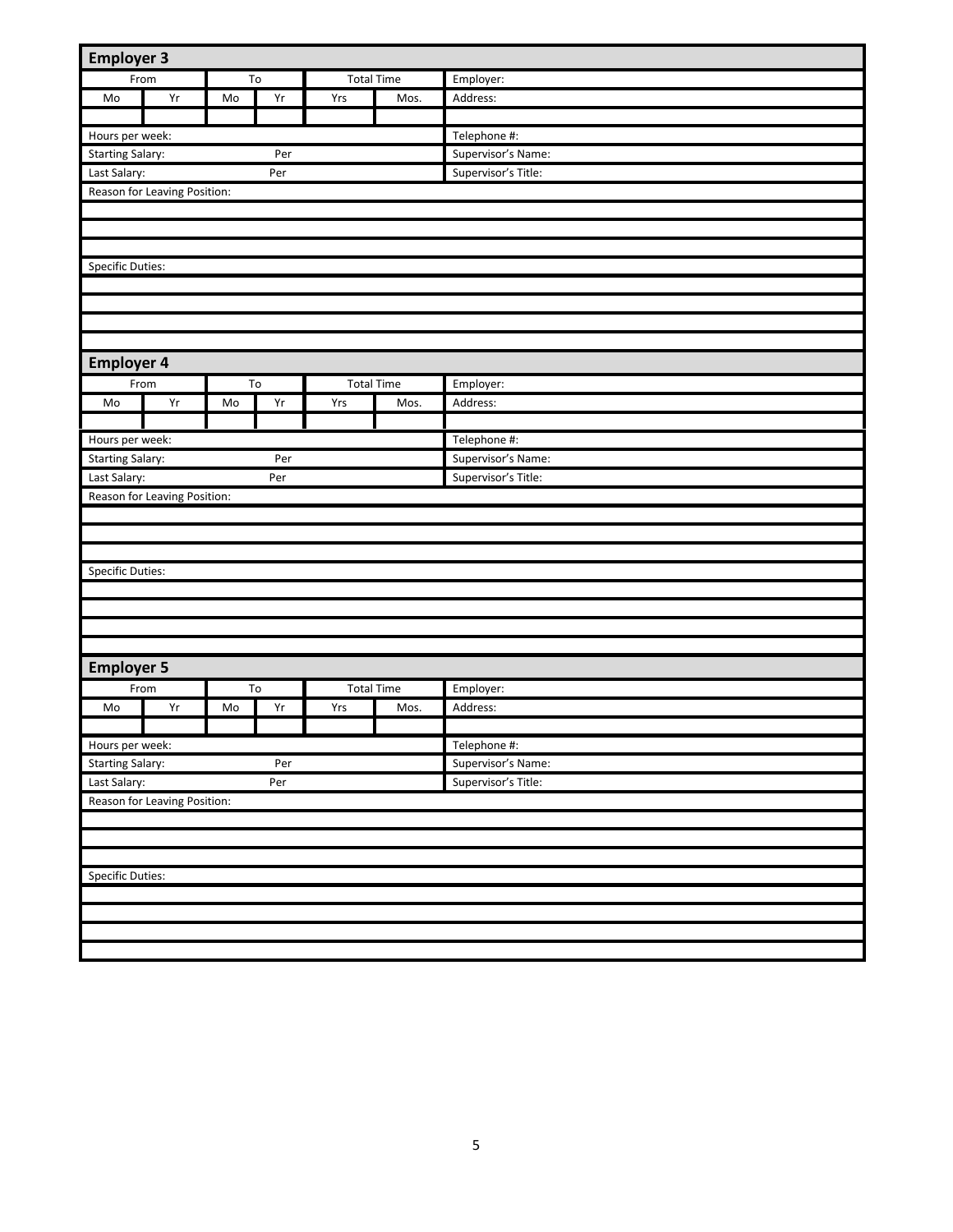| <b>Employer 6</b>       |                              |    |     |     |                   |                     |
|-------------------------|------------------------------|----|-----|-----|-------------------|---------------------|
| From                    |                              |    | To  |     | <b>Total Time</b> | Employer:           |
| Mo                      | Yr                           | Mo | Yr  | Yrs | Mos.              | Address:            |
|                         |                              |    |     |     |                   |                     |
| Hours per week:         |                              |    |     |     |                   | Telephone #:        |
| <b>Starting Salary:</b> |                              |    | Per |     |                   | Supervisor's Name:  |
| Last Salary:            |                              |    | Per |     |                   | Supervisor's Title: |
|                         | Reason for Leaving Position: |    |     |     |                   |                     |
|                         |                              |    |     |     |                   |                     |
|                         |                              |    |     |     |                   |                     |
|                         |                              |    |     |     |                   |                     |
| Specific Duties:        |                              |    |     |     |                   |                     |
|                         |                              |    |     |     |                   |                     |
|                         |                              |    |     |     |                   |                     |
|                         |                              |    |     |     |                   |                     |
| <b>Employer 7</b>       |                              |    |     |     |                   |                     |
| From                    |                              |    | To  |     | <b>Total Time</b> | Employer:           |
| Mo                      | Yr                           | Mo | Yr  | Yrs | Mos.              | Address:            |
|                         |                              |    |     |     |                   |                     |
| Hours per week:         |                              |    |     |     |                   | Telephone #:        |
| <b>Starting Salary:</b> |                              |    | Per |     |                   | Supervisor's Name:  |
| Last Salary:            |                              |    | Per |     |                   | Supervisor's Title: |
|                         | Reason for Leaving Position: |    |     |     |                   |                     |
|                         |                              |    |     |     |                   |                     |
|                         |                              |    |     |     |                   |                     |
|                         |                              |    |     |     |                   |                     |
| Specific Duties:        |                              |    |     |     |                   |                     |
|                         |                              |    |     |     |                   |                     |
|                         |                              |    |     |     |                   |                     |
|                         |                              |    |     |     |                   |                     |
| <b>Employer 8</b>       |                              |    |     |     |                   |                     |
| From                    |                              |    | To  |     | <b>Total Time</b> | Employer:           |
| Mo                      | Yr                           | Mo | Yr  | Yrs | Mos.              | Address:            |
|                         |                              |    |     |     |                   |                     |
| Hours per week:         |                              |    |     |     |                   | Telephone #:        |
| <b>Starting Salary:</b> |                              |    | Per |     |                   | Supervisor's Name:  |
| Last Salary:            |                              |    | Per |     |                   | Supervisor's Title: |
|                         | Reason for Leaving Position: |    |     |     |                   |                     |
|                         |                              |    |     |     |                   |                     |
|                         |                              |    |     |     |                   |                     |
|                         |                              |    |     |     |                   |                     |
| <b>Specific Duties:</b> |                              |    |     |     |                   |                     |
|                         |                              |    |     |     |                   |                     |
|                         |                              |    |     |     |                   |                     |
|                         |                              |    |     |     |                   |                     |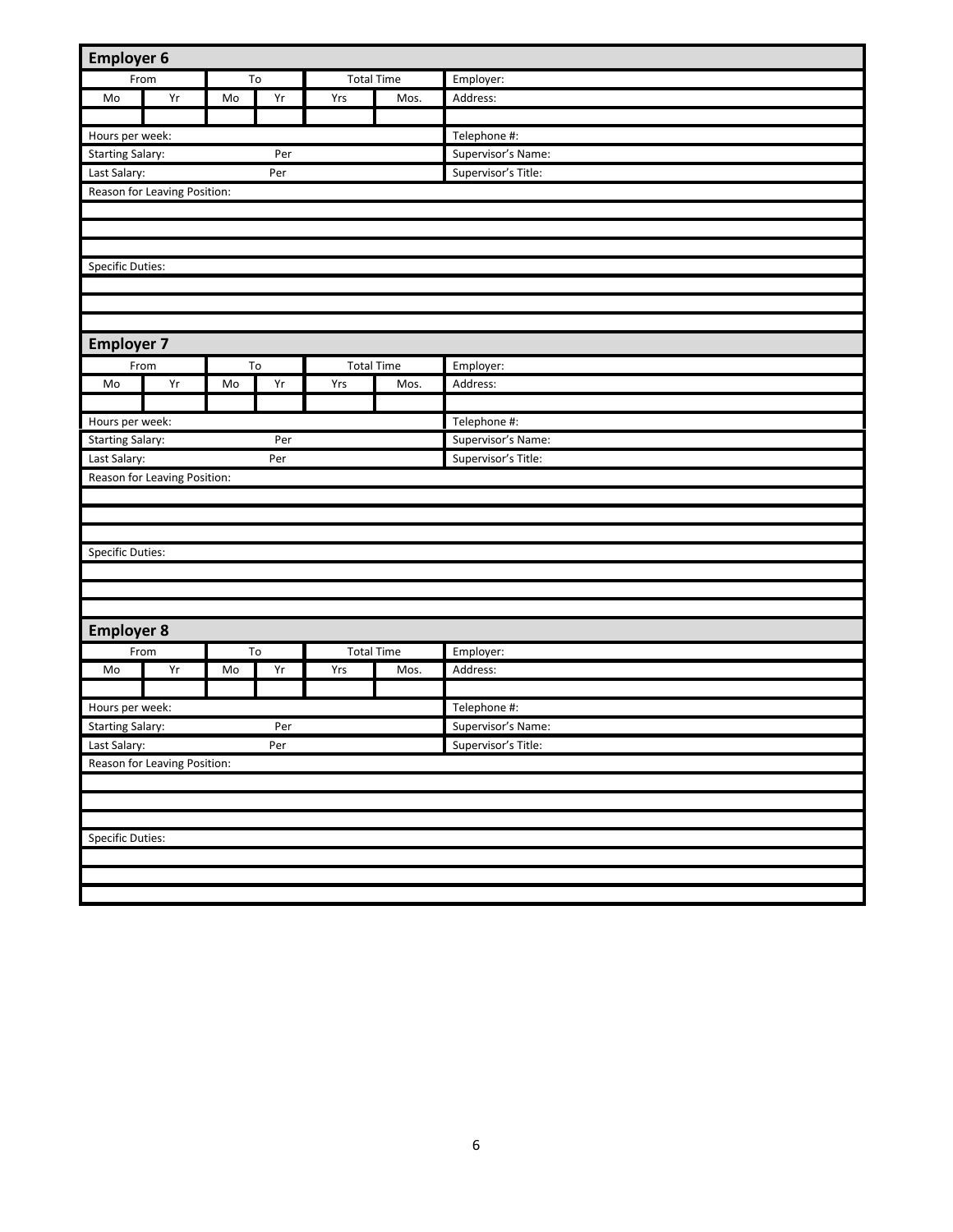|                                                                                                                                                       | 11. LIST ANY RELEVANT VOLUNTEER WORK AND ALL PERIODS OF UMEMPLOYMENT DURING THE PAST 10 |           |                  |      |  |
|-------------------------------------------------------------------------------------------------------------------------------------------------------|-----------------------------------------------------------------------------------------|-----------|------------------|------|--|
| <b>YEARS:</b>                                                                                                                                         |                                                                                         |           |                  |      |  |
|                                                                                                                                                       |                                                                                         | From      | To               |      |  |
| Description of Unemployment or Volunteer Work                                                                                                         | Month                                                                                   | Year      | Month            | Year |  |
|                                                                                                                                                       |                                                                                         |           |                  |      |  |
|                                                                                                                                                       |                                                                                         |           |                  |      |  |
|                                                                                                                                                       |                                                                                         |           |                  |      |  |
|                                                                                                                                                       |                                                                                         |           |                  |      |  |
|                                                                                                                                                       |                                                                                         |           |                  |      |  |
| 12. SPECIFIC SKILLS - List below the total number of months of experience in operating technical equipment                                            |                                                                                         |           |                  |      |  |
| and / or the total number of months of substantial experience in crafts or technical trades.                                                          |                                                                                         |           |                  |      |  |
| Description of trade or experience:                                                                                                                   |                                                                                         |           | Number of Months |      |  |
|                                                                                                                                                       |                                                                                         |           |                  |      |  |
|                                                                                                                                                       |                                                                                         |           |                  |      |  |
|                                                                                                                                                       |                                                                                         |           |                  |      |  |
|                                                                                                                                                       |                                                                                         |           |                  |      |  |
|                                                                                                                                                       |                                                                                         |           |                  |      |  |
|                                                                                                                                                       |                                                                                         |           |                  |      |  |
|                                                                                                                                                       |                                                                                         |           |                  |      |  |
|                                                                                                                                                       |                                                                                         |           |                  |      |  |
| 13. List awards, commendations, or other recognition received for outstanding achievement in school,<br>military service, your work, or civic duties: |                                                                                         |           |                  |      |  |
|                                                                                                                                                       |                                                                                         |           |                  |      |  |
|                                                                                                                                                       |                                                                                         |           |                  |      |  |
|                                                                                                                                                       |                                                                                         |           |                  |      |  |
|                                                                                                                                                       |                                                                                         |           |                  |      |  |
|                                                                                                                                                       |                                                                                         |           |                  |      |  |
|                                                                                                                                                       |                                                                                         |           |                  |      |  |
|                                                                                                                                                       |                                                                                         |           |                  |      |  |
|                                                                                                                                                       |                                                                                         |           |                  |      |  |
|                                                                                                                                                       |                                                                                         |           |                  |      |  |
| 14.                                                                                                                                                   |                                                                                         |           |                  |      |  |
| Have you ever used a legal name other than the one indicated on page 1?                                                                               | $\Box$ YES                                                                              | $\Box$ NO |                  |      |  |
| If Yes, indicate name(s) and dates used:                                                                                                              |                                                                                         |           |                  |      |  |
|                                                                                                                                                       |                                                                                         |           |                  |      |  |
|                                                                                                                                                       |                                                                                         |           |                  |      |  |
| 15.                                                                                                                                                   |                                                                                         |           |                  |      |  |
|                                                                                                                                                       | $\Box$ YES                                                                              |           |                  |      |  |
| Have you ever worked for the Hardee County Board of County Commissioners?                                                                             |                                                                                         | $\Box$ NO |                  |      |  |
| If Yes, give dates of employment:<br><b>Employing Division(s)</b>                                                                                     |                                                                                         |           |                  |      |  |
| 16.                                                                                                                                                   |                                                                                         |           |                  |      |  |
| Are you related to a county employee or does the Hardee County Board of County Commissioners employ any member of your family?                        |                                                                                         |           |                  |      |  |
|                                                                                                                                                       |                                                                                         |           |                  |      |  |
| $\Box$ YES<br>$\square$ NO<br>If Yes, give the person(s):                                                                                             |                                                                                         |           |                  |      |  |
| Name:<br>Name:                                                                                                                                        | Relationship:<br>Relationship:                                                          |           |                  |      |  |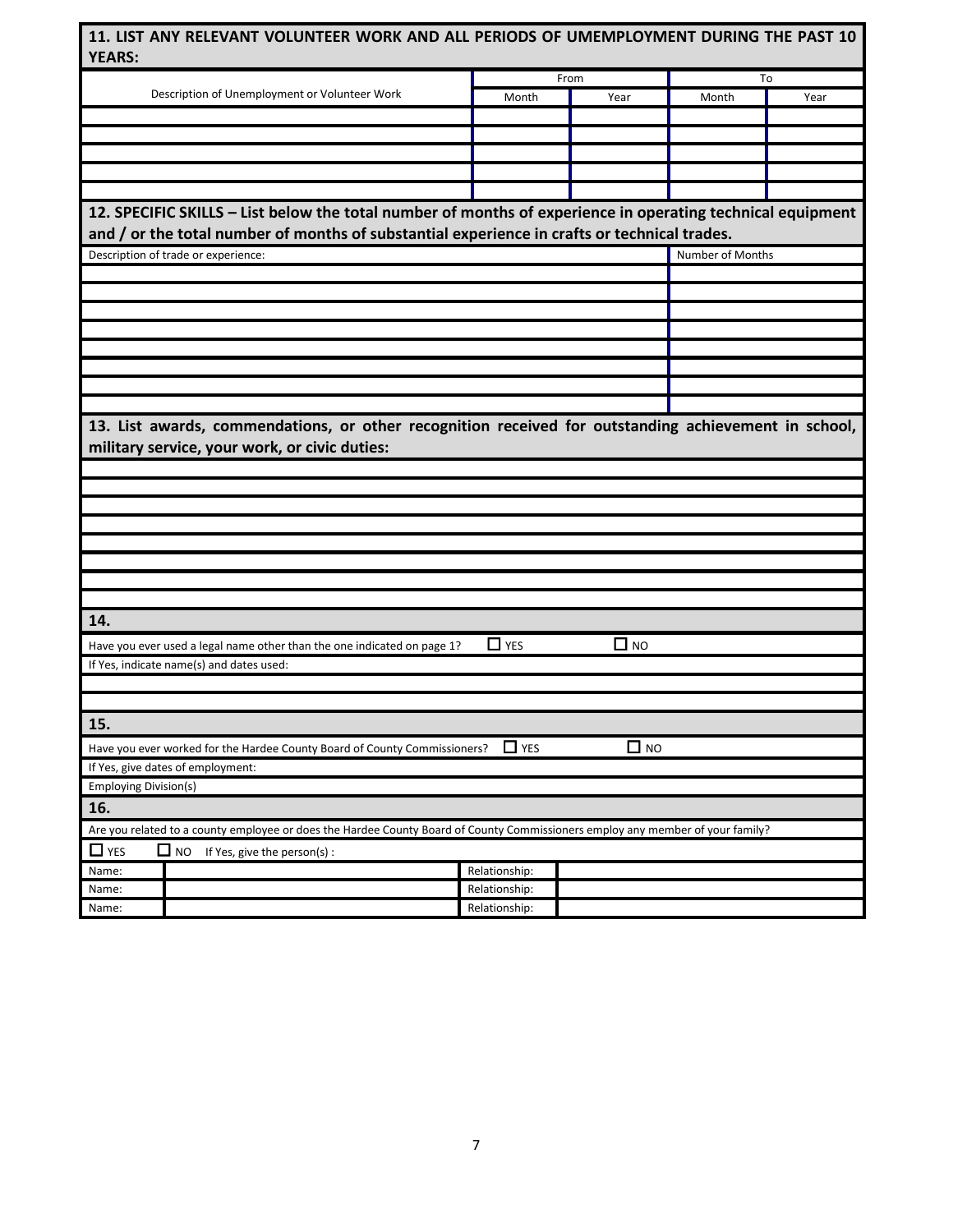| 17. Background                                                                                                                                                                               |                                                                                                                                                                                                                     |                                 |        |             |  |
|----------------------------------------------------------------------------------------------------------------------------------------------------------------------------------------------|---------------------------------------------------------------------------------------------------------------------------------------------------------------------------------------------------------------------|---------------------------------|--------|-------------|--|
|                                                                                                                                                                                              | Since your 18 <sup>th</sup> birthday, have you been CONVICTED of ANY violation of the law, other than minor traffic offenses, or pleaded NOLO CONTENDERE to<br>criminal charges, even if adjudication was withheld? |                                 |        |             |  |
| NO If Yes, please give:<br>$\Box$ YES                                                                                                                                                        |                                                                                                                                                                                                                     |                                 |        |             |  |
| Name of offense:                                                                                                                                                                             |                                                                                                                                                                                                                     |                                 |        |             |  |
| Name of and location of court:                                                                                                                                                               |                                                                                                                                                                                                                     |                                 |        |             |  |
| Deposition of case:                                                                                                                                                                          |                                                                                                                                                                                                                     |                                 |        |             |  |
| NOTE: A conviction does not automatically mean the County cannot employ you. The nature of the offense, how long ago it occurred, relationship to this<br>job, etc. are given consideration. |                                                                                                                                                                                                                     |                                 |        |             |  |
| Have you ever had your Drivers License revoked or suspended?                                                                                                                                 |                                                                                                                                                                                                                     |                                 |        |             |  |
| $\Box$ YES<br>$\Box$ NO If Yes, please give:                                                                                                                                                 |                                                                                                                                                                                                                     |                                 |        |             |  |
| Date license was suspended or revoked:                                                                                                                                                       |                                                                                                                                                                                                                     |                                 |        |             |  |
| Date license was reinstated:                                                                                                                                                                 |                                                                                                                                                                                                                     |                                 |        |             |  |
| Reason why license was suspended or revoked:                                                                                                                                                 |                                                                                                                                                                                                                     |                                 |        |             |  |
|                                                                                                                                                                                              |                                                                                                                                                                                                                     |                                 |        |             |  |
|                                                                                                                                                                                              |                                                                                                                                                                                                                     |                                 |        |             |  |
|                                                                                                                                                                                              |                                                                                                                                                                                                                     |                                 |        |             |  |
|                                                                                                                                                                                              |                                                                                                                                                                                                                     |                                 |        |             |  |
| 18. References                                                                                                                                                                               |                                                                                                                                                                                                                     |                                 |        |             |  |
| List at least three references who are not relatives:                                                                                                                                        |                                                                                                                                                                                                                     |                                 |        |             |  |
| Name and Occupation:                                                                                                                                                                         |                                                                                                                                                                                                                     | Address                         | Phone# | Years Known |  |
|                                                                                                                                                                                              |                                                                                                                                                                                                                     |                                 |        |             |  |
|                                                                                                                                                                                              |                                                                                                                                                                                                                     |                                 |        |             |  |
|                                                                                                                                                                                              |                                                                                                                                                                                                                     |                                 |        |             |  |
|                                                                                                                                                                                              |                                                                                                                                                                                                                     |                                 |        |             |  |
|                                                                                                                                                                                              |                                                                                                                                                                                                                     |                                 |        |             |  |
|                                                                                                                                                                                              |                                                                                                                                                                                                                     |                                 |        |             |  |
|                                                                                                                                                                                              |                                                                                                                                                                                                                     |                                 |        |             |  |
|                                                                                                                                                                                              |                                                                                                                                                                                                                     |                                 |        |             |  |
|                                                                                                                                                                                              |                                                                                                                                                                                                                     |                                 |        |             |  |
|                                                                                                                                                                                              |                                                                                                                                                                                                                     |                                 |        |             |  |
| 19.                                                                                                                                                                                          |                                                                                                                                                                                                                     |                                 |        |             |  |
| How did you learn of the position for which you are applying? - Check the response that applies. (Please check one.)                                                                         |                                                                                                                                                                                                                     |                                 |        |             |  |
|                                                                                                                                                                                              |                                                                                                                                                                                                                     |                                 |        |             |  |
| Newspaper or Internet ad                                                                                                                                                                     |                                                                                                                                                                                                                     | Visit to Personnel              |        |             |  |
| County employee                                                                                                                                                                              |                                                                                                                                                                                                                     | College Counselor               |        |             |  |
|                                                                                                                                                                                              |                                                                                                                                                                                                                     |                                 |        |             |  |
| High School                                                                                                                                                                                  |                                                                                                                                                                                                                     | Florida State Employment agency |        |             |  |
| Other Source<br>Recruiting Program                                                                                                                                                           |                                                                                                                                                                                                                     |                                 |        |             |  |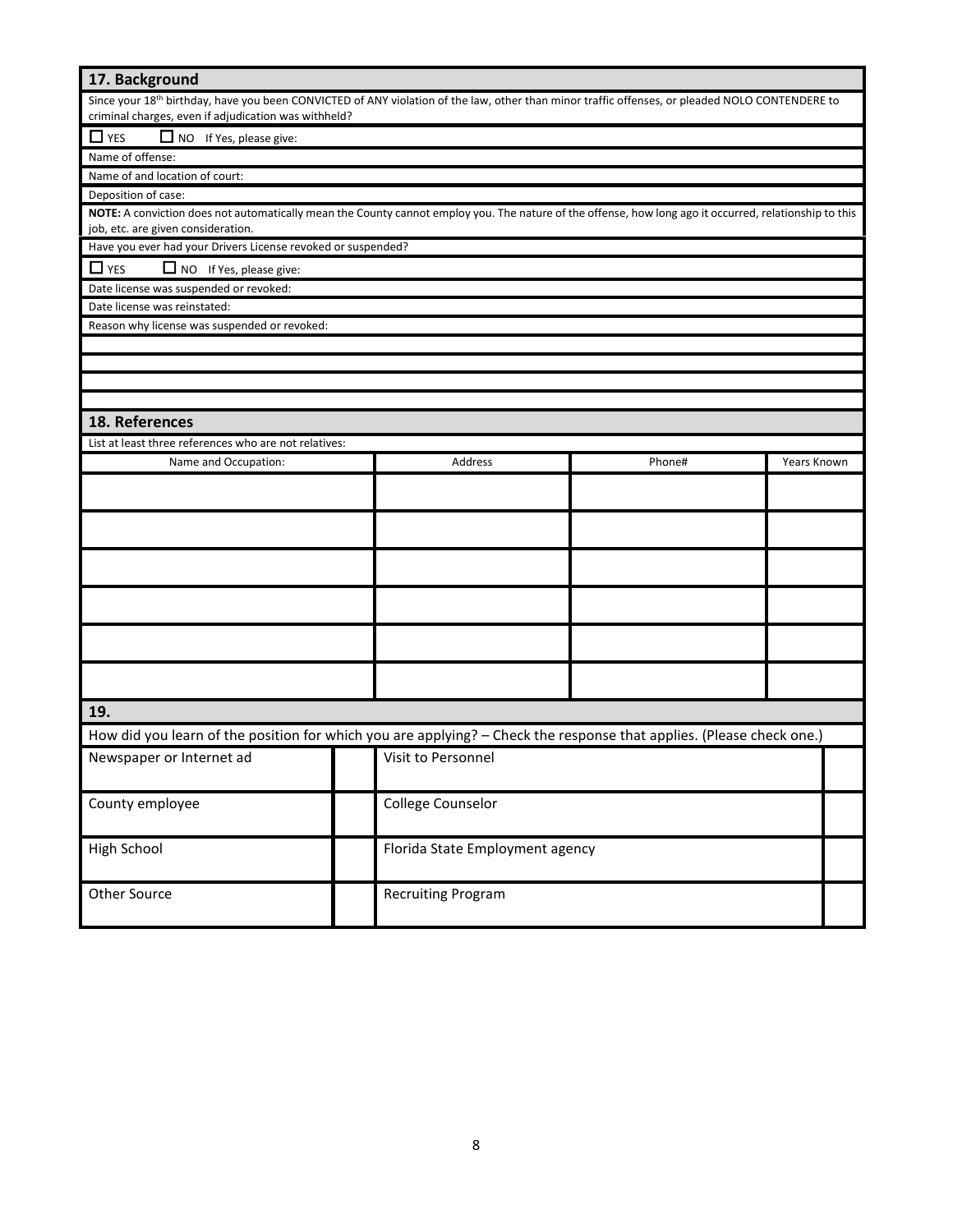**IMPORTANT:** Employment is subject to verification of an applicant's background and conviction record. Persons selected for employment must (1) present a valid Social Security card, (2) take a Loyalty Oath, as per Florida Statute Section 876.05 and, (3) subsequent to an offer of employment, pass a medical examination by a physician determined by the County. The medical examination may include testing for current use of drugs and/or controlled substances. If traces of drugs or controlled substances are present in a candidate's blood or urine and have NOT been obtained and taken as directed by a valid prescription, the candidate WILL NOT be give further consideration under the present announcement for this classification. Additionally, Hardee County is required by federal law to verify having seen documents, which the applicant must provide as part of employment processing, which show the applicant's identity and right to work in the United States.

### **APPLICATION MUST BE SIGNED.**

### **APPLICANT: PLEASE READ THIS STATEMENT CAREFULLY BEFORE SIGNING BELOW. UNSIGNED APPLICATIONS WILL BE VOIDED.**

I hereby certify that each response on the application and all other information I have furnished in applying for employment with Hardee County Board of County Commissioners are true and correct. I understand that any incorrect, incomplete, or false statement or information I have furnished may subject me to disqualification in an examination or to discharge at any time. Subsequent to an offer of employment, I give my voluntary consent to be medically examined and to provide a sample of my blood or urine, which may be tested for recent use of drugs and/or controlled substances. Further, I release Hardee County, its officers, agents, and employees from any liability whatsoever in connection with such a medical examination or the use of the test results there from. I hereby authorize and release Hardee County to contact any past or present employer or any other person or entity about me and I hereby authorize, give permission to and release said person, persons or entity to answer all questions asked by Hardee County on documents requested by Hardee County, unless those questions or disclosure of those documents are prohibited by applicable law.

\_\_\_\_\_\_\_\_\_\_\_\_\_\_\_\_\_\_\_\_\_\_\_\_\_\_\_\_\_\_\_\_\_\_\_\_\_ \_\_\_\_\_\_\_\_\_\_\_\_\_\_\_\_\_

Signature of Applicant Date Date Date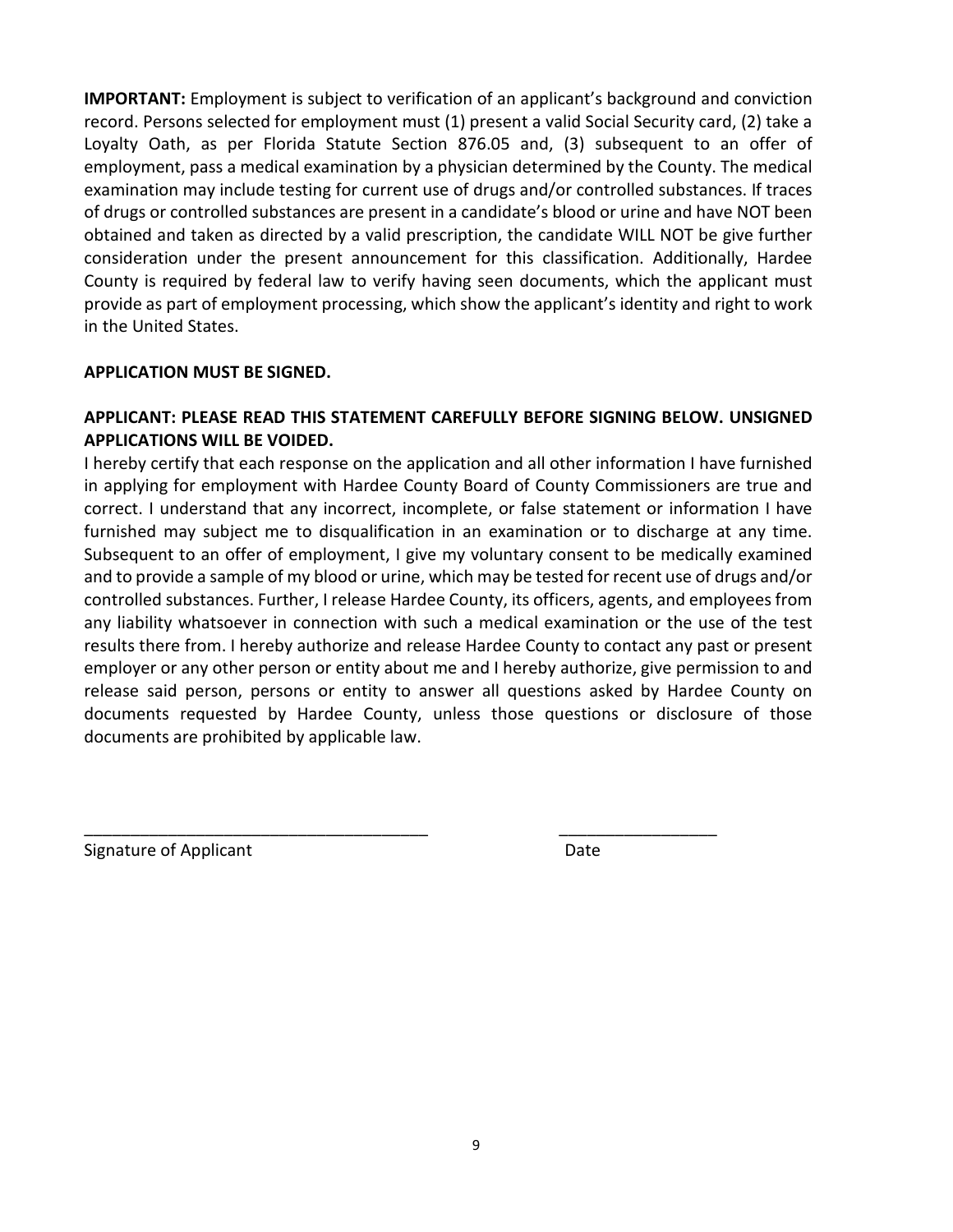## **AUTHORITY FOR RELEASE OF INFORMATION**

(Background Investigation Waiver)

#### **APPLICANT'S NAME:** \_\_\_\_\_\_\_\_\_\_\_\_\_\_\_\_\_\_\_\_\_\_\_\_\_\_\_\_\_\_\_\_\_\_\_\_\_

#### DATE OF BIRTH:

I herby authorize any employee or authorized representative bearing this release, or copy hereof, to obtain any information your files pertaining to my employment records including, but not limited to, achievement, attendance, personal history, disciplinary records, medical records, credit records, and criminal history records. I herby direct you to release such information upon request of the bearer. This release is executed with full knowledge and understanding that the information is for the official use of the requesting agency. Consent is granted for the agency to furnish such information, as is described above, to employer, educational institution, physician, hospital, or other repository of medical records, credit bureau or consumer reporting agency, including its officers, employees, and related personnel, both individuals and collectively, from any and all liability for damages of whatever kind, which may at any time result to me, my heirs, family or associates because of compliance with this authorization and request to release information, or any attempt to comply with it. A photocopy of this form will be effective as the original.

I herby authorize the National Records Center, St. Louis, Missouri, or other custodian of my military record to release information or photocopies from my military personnel and related medical records, including a photocopy of my DD 214, Report of Separation, to:

#### **HARDEE COUNTY FIRE RESCUE / HARDEE COUNTY BOARD OF COUNTY COMMISSIONERS**

768.095, F. S., titled Employer Immunity from Liability; disclosure of information regarding former employees states: An employer who discloses information about a former employee's job performance to a prospective employer of the former employee upon request of the prospective employer or of the former employee is presumed to be acting in good faith and, unless lack of good faith is shown by clear and convincing evidence, is immune from civil liability for such disclosure of its consequences. For the purposes of this section, the presumption of good faith is rebutted upon showing that the information disclosed by the former employer was knowingly false or deliberately misleading, was rendered with malicious purpose, or violated any civil right of the former employee protected under chapter 760. Pursuant to Section 943.13 (4), (5), and (7), F.S., Chapter 2001-94, Laws of Florida, disclosure of information is required unless contrary to state or federal law. Civil penalties may be available for refusal to disclose non-privileged legally obtainable information.

| Applicant's Signature            | Date             |  |
|----------------------------------|------------------|--|
| <b>Applicant's Address</b>       |                  |  |
|                                  | <b>AFFIDAVIT</b> |  |
|                                  |                  |  |
|                                  |                  |  |
|                                  |                  |  |
|                                  |                  |  |
|                                  |                  |  |
|                                  |                  |  |
| Notary Public Notary 2014        |                  |  |
| Type of identification produced: |                  |  |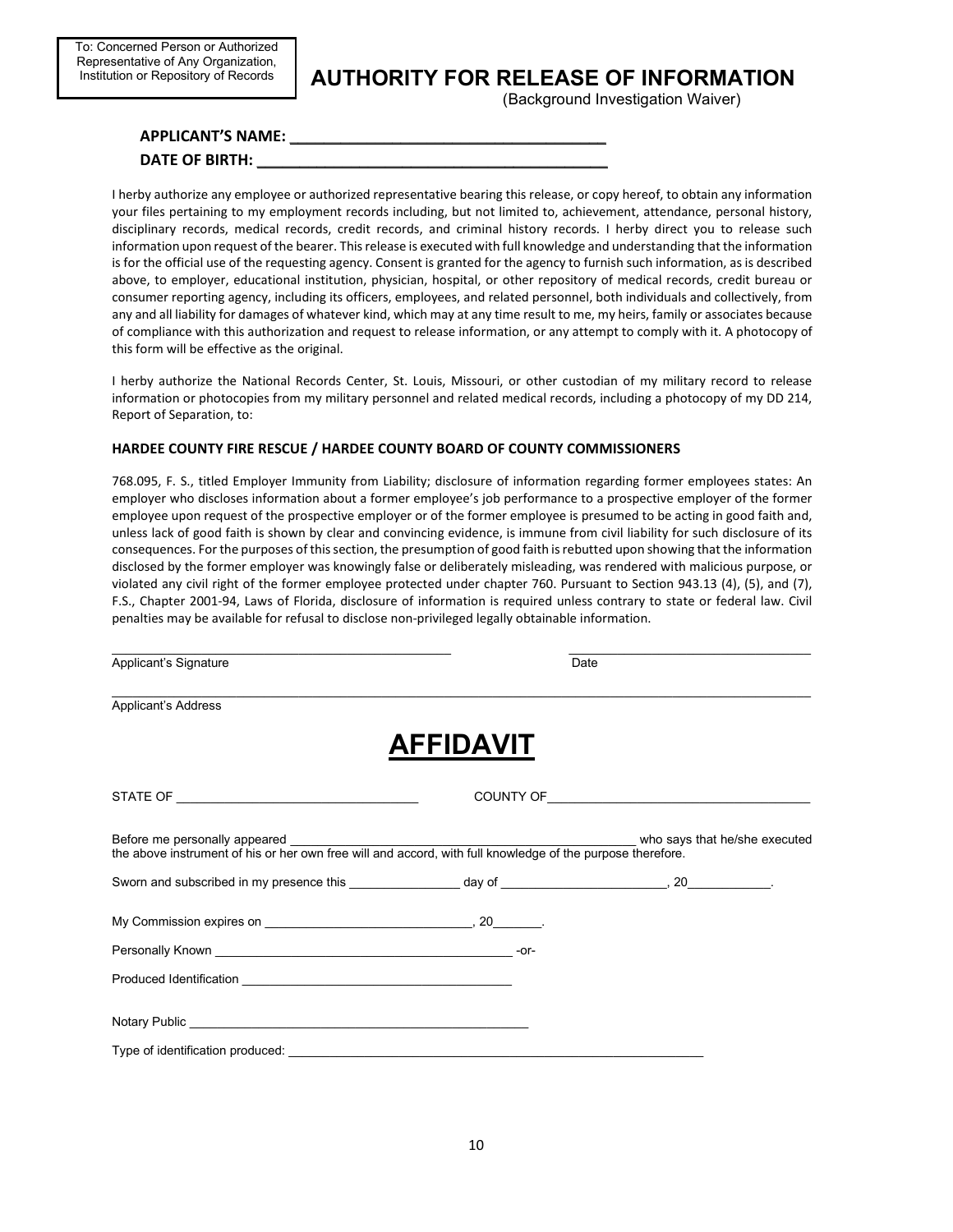## **AFFIRMATION FOR EMPLOYMENT**

As required by F.S. 401.281(1), I

Do hereby affirm that I am eighteen years of age or greater. I am not addicted to alcohol or any controlled substances and I am free from any physical or mental defects or diseases that would impair my ability to drive an emergency vehicle.

\_\_\_\_\_\_\_\_\_\_\_\_\_\_\_\_\_\_\_\_\_\_\_\_\_\_\_\_ \_\_\_\_\_\_\_\_\_\_\_\_\_\_\_\_

\_\_\_\_\_\_\_\_\_\_\_\_\_\_\_\_\_\_\_\_\_\_\_\_\_\_\_\_ \_\_\_\_\_\_\_\_\_\_\_\_\_\_\_

Signature of employee Date

Signature of witness **Date**